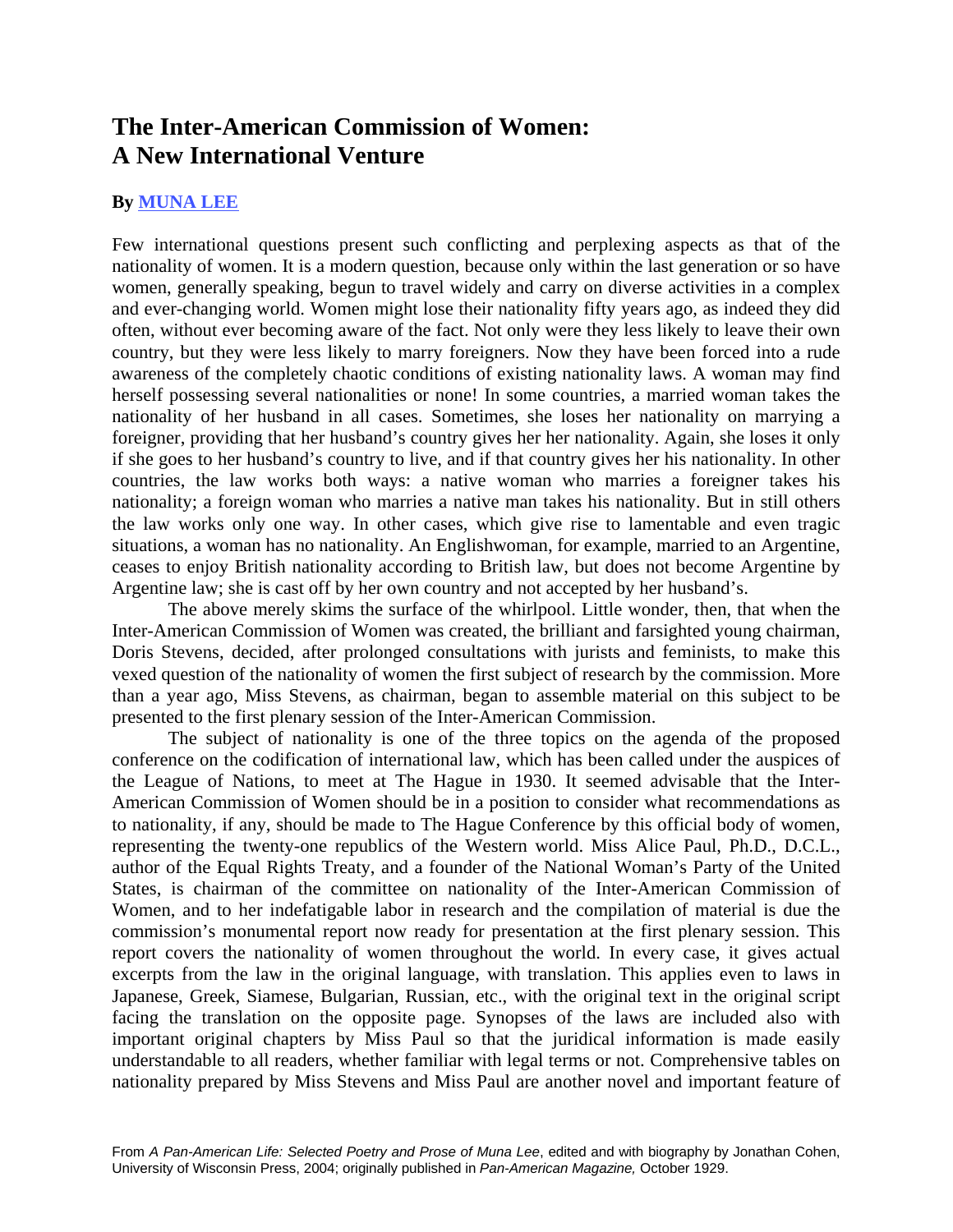this report which is as plain as daylight, as thrilling as an air race, and as fascinatingly involved as a detective story.

 Last year, in order to inform herself for the benefit of the commission as to the plans of other women regarding nationality proposals, Miss Stevens spent three months in Europe gathering material. To this end, she conferred with Viscountess Rhondda, chairman of the Six Point Group (Great Britain); Miss Chrystal Macmillan, chairman of the Section on Nationality for the International Alliance of Women for Suffrage and Equal Citizenship (Great Britain); Madame Maria Vérone, president of the Ligue des Droits des Femmes (France); the Marquesa del Ter, distinguished Spanish leader of women (Spain); Dr. Luisa Baralt, Ph.D., of the University of Havana, distinguished Cuban feminist, now living in Paris; Mlle. Hélène Vacaresco, delegate to the League of Nations (Roumania); Dr. Ellen Gleditsch, professor in the Oslo University and president of the International Federation of University Women, and other officers of the Council of the Federation of University Women; and others.

 The chairman not only conferred with these women leaders, but the question of nationality was discussed at public meetings in London, Paris, and Geneva. The London meeting was held under the auspices of twenty-four affiliated societies of women of Great Britain, presided over by Viscountess Rhondda. The Paris meeting was held in the Salle des Sociétés des Savants under the auspices of the Ligue des Droits des Femmes, presided over by Mlle. Vacaresco. In Geneva, the chairman discussed the subject at a banquet given in honor of the Latin American delegates to the league, under the auspices of the Union of Societies for the League of Nations.

 In September, Miss Stevens went to the meeting of the Assembly of the League of Nations in Geneva, to seek a resolution encouraging governments attending the forthcoming codification conference to include women in their delegations. She drew up a resolution which was submitted to the First Commission of the League of Nations by Ambassador Ferrara of Cuba and seconded by Sr. Diogenes Escalante, Venezuelan delegate to the League, and it was included by Mr. Rolin of Belgium, rapporteur to the commission, in his report to the commission. The resolution passed by the First Commission, and subsequently adopted unanimously by the Assembly of the League, is as follows: "7. The Assembly, considering that the question of nationality which is on the agenda of the Conference is of special interest to women, and that Article 7 of the Covenant embodies the principle that all positions under or in connection with the League shall be open equally to men and women, expresses the hope that the members of the League, when invited to the forthcoming conference, will consider the desirability of taking those considerations into account in composing their delegations."

 In presenting this resolution to the Assembly for its approval, Mr. Rolin, rapporteur, made the following statement:

 "Lastly, we propose that the Assembly should earn the lasting gratitude of our women colleagues by expressing the hope that—at all events with regard to one question, that of nationality—States should consider the desirability of including women in their delegations. The Committee was struck by certain communications from women's organizations, *in particular by a communication from a committee of women jurists, appointed by the Pan-American Conference on International Law.* We considered that, as regards questions of nationality which directly concern personal status and are thus of special interest to women, it was only natural that they should pay special attention to the position of their sex under international law, and that in those circumstances, in countries where women have already acquired the necessary legal knowledge, they should be called in when the question of nationality came up for discussion."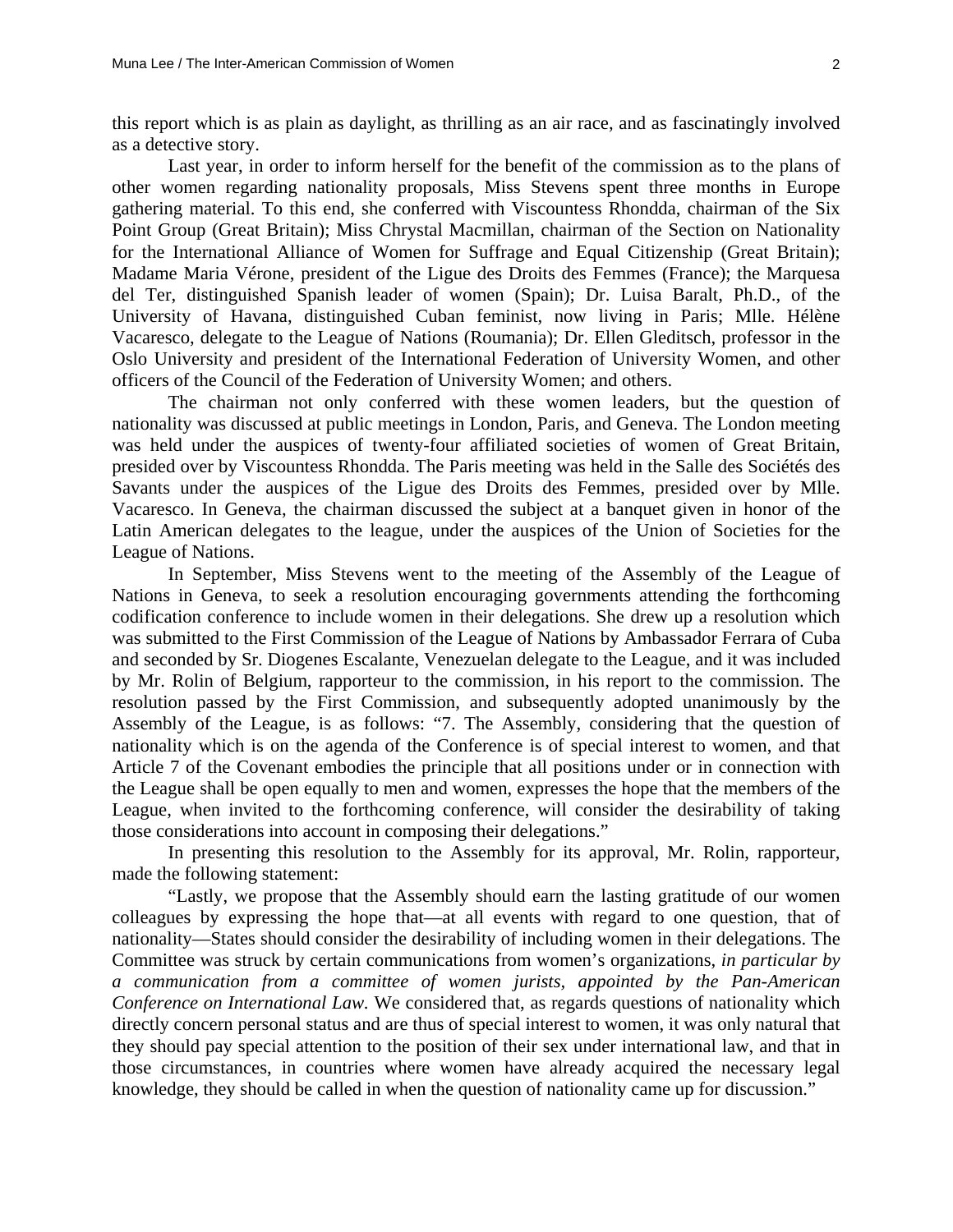In October, the chairman conferred in Paris with Señor C. Zumeta, Venezuelan Minister to Paris, in his capacity of Venezuelan member of the Council of the League of Nations, to enlist his support in securing from the council an invitation to the Inter-American Commission of Women to send women consultants to advise on the question of nationality as it affects women at the forthcoming codification conference at The Hague.

 On April 16th, Miss Stevens conferred with Dr. Gleditsch, professor of chemistry at the Oslo University of Norway, and president of the International Association of University Women, on occasion of the latter's visit to the United States. The conference was held in the Pan American Union to discuss plans of cooperation between the women of this hemisphere and the women of Europe at the forthcoming codification conference at The Hague. There were present at this round table the following persons, besides Miss Stevens and Dr. Gleditsch:

 Dr. James Brown Scott (leading the discussion), president, American Institute of International Law, president, Institut du Droit International, etc.; Dr. Leo S. Rowe, director general, Pan American Union, formerly professor of political science, University of Pennsylvania; Dr. Henry B. Hazard, assistant solicitor, U.S. State Department, professor, American University, specialist on nationality; Dr. Thomas H. Healy, assistant dean, School of Foreign Service of Georgetown University, professor, Hague Academy, 1925 and 1929; Mr. William C. Dennis, ex-legal advisor to U.S. State Department, formerly legal advisor to Chinese government, professor of international law, American University, Harvard Research Committee; Miss Isabel Keith Macdermott, managing editor, *Pan American Union Bulletin,* author and editor of many Spanish textbooks, trustee of Santiago College of Chile; Dr. Alice Paul, authority on legal position of women, author of study of world law on nationality as it relates to women; Dr. Emma Wold, chairman, Committee on Nationality of Women's Bar Association, D.C., author of analysis of world law (U.S. House Document) on nationality as it pertains to women; Mrs. Burnita Shelton Matthews, attorney, author of research on legal position of women; Miss Margaret Lambie, international lawyer.

 It will be seen from the foregoing that the Inter-American Commission of Women has not merely begun but has carried steadily forward the work of investigation with which it was entrusted. It will be recalled that the governing board of the Pan American Union at the meeting of April 4, 1928, created the Inter-American Commission of Women, following the terms of the resolution passed at the Sixth Pan-American Conference in Havana, Cuba.

 On March 4th in Havana, Dr. Bustamante, erstwhile president of the Sixth Conference, Dr. Maúrtua of Peru, and Dr. James Brown Scott, drew up a resolution setting forth their interpretation of the official status of the commission. When this resolution was presented to the director general to the governing board of the Pan American Union at its meeting on April 3rd, the governing board passed the following resolution:

 As part of its important work, the Sixth International Conference of American States resolved, "That an Inter-American Commission of Women be constituted to take charge of the preparation of juridical information and data of any other kind which may be deemed advisable to enable the Seventh International Conference of American States to take up the consideration of the civil and political equality of women in the continent."

 The same resolution provided that the Inter-American Commission of Women should be composed of seven women from various countries of America, appointed by the Pan American Union, the number to be increased by the commission itself until every republic in America has a representative on the commission.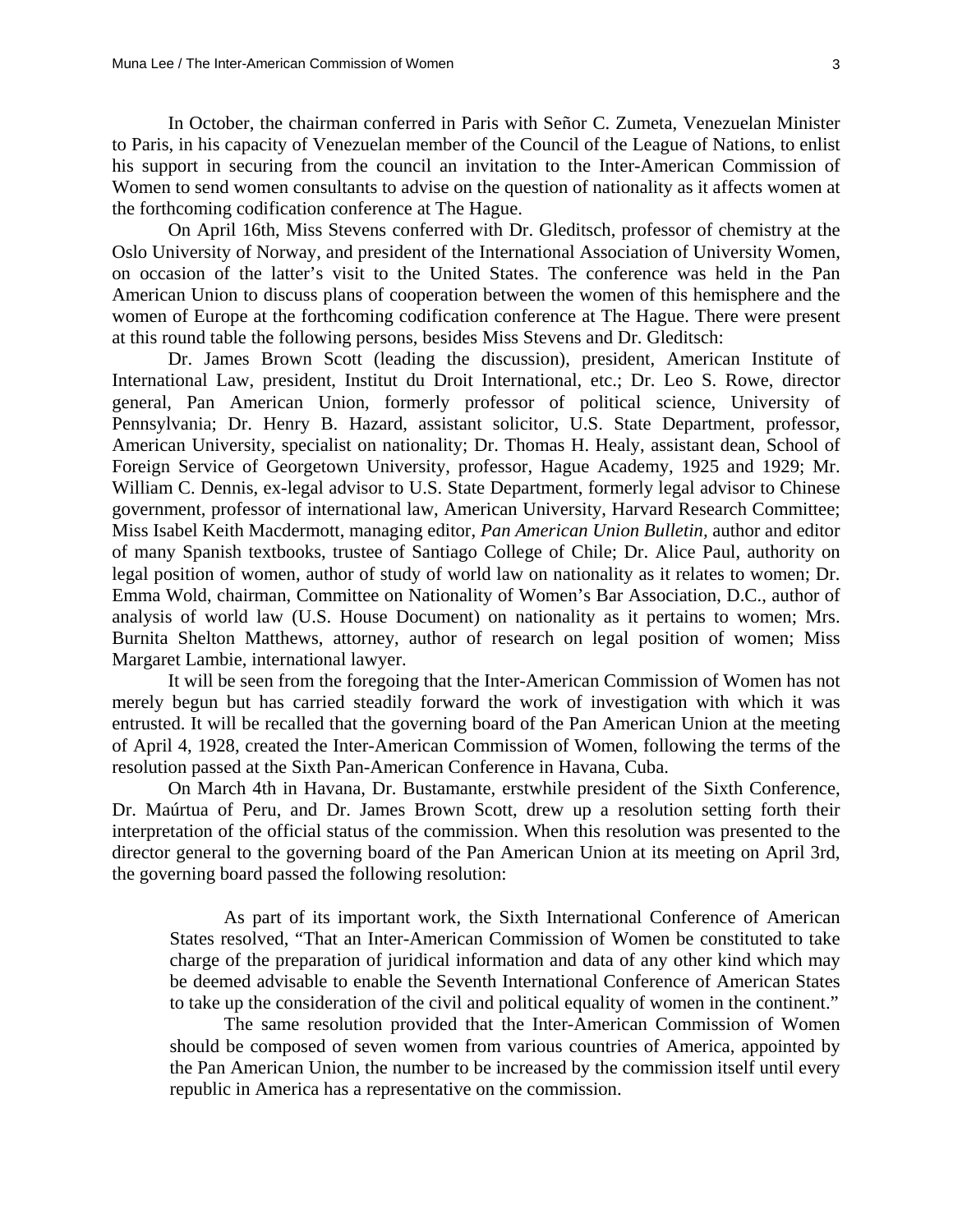The governing board of the Pan American Union, at its meetings on April 4th and May 2nd of last year, complied with the duty entrusted to it by the Sixth Conference and chose by lot Panama, Argentina, Venezuela, Haiti, Colombia and Salvador, as the six countries from which six representatives were to be appointed who, with Miss Doris Stevens, initiator of the idea and chairman of the committee, would form the commission of seven women who in turn are to elect the representatives of the other countries of America.

 The members of the board, representatives of the countries named in the foregoing paragraph, have already given the names of the women who are to represent their countries, and to conclude the intervention which the resolution of the Sixth Conference gave to the Pan American Union in this matter, there only remains to hold the meeting of the commission of seven women in order that they may take the steps which they deem expedient to complete the Inter-American Commission and perform its work.

 Consequently, and in performance of the duty which the chairman of the board entrusted to us, we have the honor to propose that the governing board authorize the director general of the Pan American Union to invite the seven members already appointed on the commission of women to hold a meeting, themselves or through the medium of representatives resident in the United States, in the city of Washington on a convenient date, for the purpose of completing the organization of the commission and undertaking its work with entire independence, in order to prepare the material which the commission is to present to the Seventh International Conference of American States on the subject that it was entrusted to study.

 The commissioners who have been appointed to date are Dr. Ernestina A. Lopez de Nelson for Argentina, well-known author and educator, former professor in the University of La Plata. She has been sent by her country to various international conferences, and is well known for her active interest in all movements toward the improvement of social conditions. Dr. Lopez de Nelson was for some years president of the *Club de Madres* (Mothers' Club) of Buenos Aires.

 Sra. Lucila Luciani de Pérez Díaz, editor and historian, whose "Battle of Carabobo" has been crowned by the Academy of History of Venezuela, is commissioner for Venezuela. Sra. de Pérez Díaz is editor of the interesting feminist magazine *Iris.*

 The representative from Panama, Srta. Clara González, L.L.B., is the first woman lawyer of her country and was founder of the Partido Nacional Feminista. Miss González was sent to the United States by her government to pursue her studies in law, and also to inspect women's prisons and juvenile courts. Plans and reforms for similar institutions in Panama are to be drawn up with Miss González' report as a basis.

 Sra. María Alvárez de Guillén Rivas, commissioner from San Salvador, is a distinguished author. She won fame for a novel published anonymously and has since contributed widely to the Spanish press.

 Mme. Teligny Mathon, sister-in-law of President Luis Borno, and Haitian commissioner, has always been deeply interested in social and economic questions.

 Sra. María Elena de Hinestrosa, who has recently been named commissioner of Colombia, is a woman of great charm and distinction and member of a family famous in Colombian history.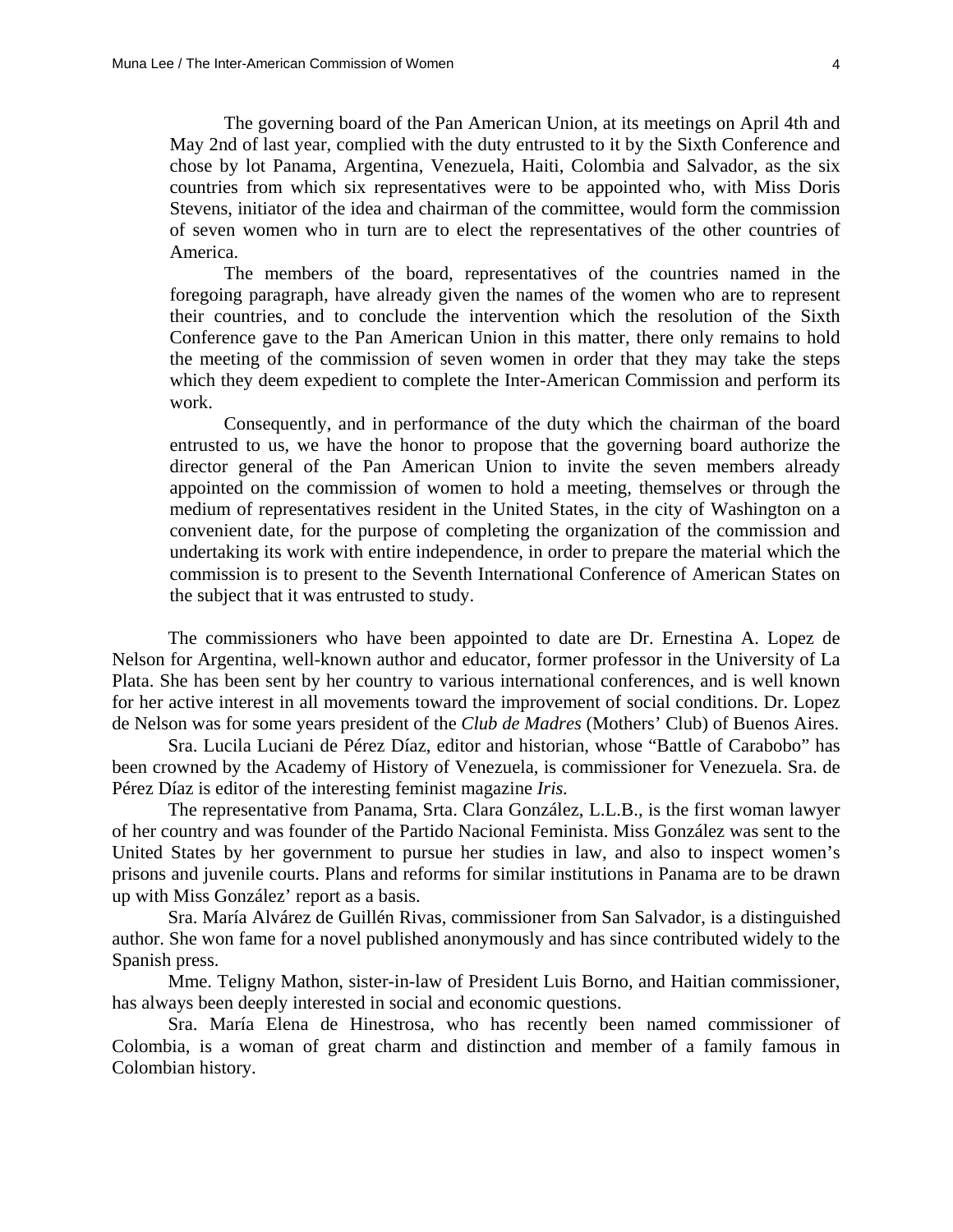Miss Stevens, chairman of the commission and representative of the United States, was called recently by a Spanish commentator "the best known feminist in the world." Her brilliance, charm and courage have afforded texts to the journalists of all countries whose press is interested in the activities of the modern woman. "For daring, skill, and brilliant technique, her record is unequalled," says *Time and Tide* of London. "She knows how to handle the enthusiasts and galvanize the half-hearted. She understands the importance of the press, the value of drama and the hour for swift action. But behind the understanding of propagandist technique lies the sense of spiritual conviction."

 Through the chairman, the Inter-American Commission of Women has received unparalleled honors during the first sixteen months of its existence. Miss Stevens, for example, has been asked and has agreed to give six lectures on the juridical status of women before the American Academy of International Law of Havana at its inauguration ceremonies in February 1930. She has also accepted an invitation to represent the commission on the North American committee formed for the celebration of the four hundredth anniversary of the delivery by Francisco de Vitoria of his famous disquisition *De Indis* [On the Indians; a defense of their rights against Spanish colonists] at Salamanca in 1532.

 The latest in the long list of honors which have been given Doris Stevens is her appointment as secretary of sessions of the Institut du Droit International which will meet in Briarcliff in October. This is the first time that this body of distinguished international jurists have so honored a woman, and Miss Stevens' appointment comes as an impressive recognition of her dazzling work as chairman of the Inter-American Commission of Women.

 One of the most interesting phases of the work of the commission is the response which it receives from all over the world; from individuals, organizations, and governments themselves. The Cuban government, for example, has assigned a suite of rooms to the commission, in the beautiful new Palace of Peace and Justice which is now under process of construction in Havana. Included in the cornerstone of this building are the eight speeches delivered by women before the Sixth Pan-American Conference—the seed from which the commission has sprung. The government of Salvador recently passed a decree, which was immediately signed by the president approving the creation of the commission, and pledging support to its programs of laying the foundations for establishing equality between men and women in the American republics.

 Venezuela sent Sra. de Pérez Díaz, commissioner from that country, to the United States, at government expense immediately after her appointment so that she might familiarize herself with the work being inaugurated. The Argentine commissioner, Sra. Lopez de Nelson, has also visited Washington and conferred with the chairman. Miss González of Panama has been able to help greatly with the work of research. The chairman has been in continuous correspondence with the other commissioners, who have begun research in their respective countries.

 The Pan American Union has been the headquarters of the commission, the director general having generously assigned the chairman a place in the Columbus Room.

 During the summer of 1928, Mrs. Helen Archdale, distinguished British feminist, and her daughter Betty Archdale, student leader in the nationality campaign, gave invaluable help to the commission in the work of research, information, and inauguration of the work. Mlle. Fanny Bunand-Sevástos, young French feminist from Paris, also rendered valiant service during the early part of 1929, and will soon be back in Washington to help carry on the work of the commission. During the summers of 1928 and 1929, Muna Lee (in private life, Mrs. Luis Muñoz Marín), director of the Bureau of International Relations of the University of Puerto Rico, has